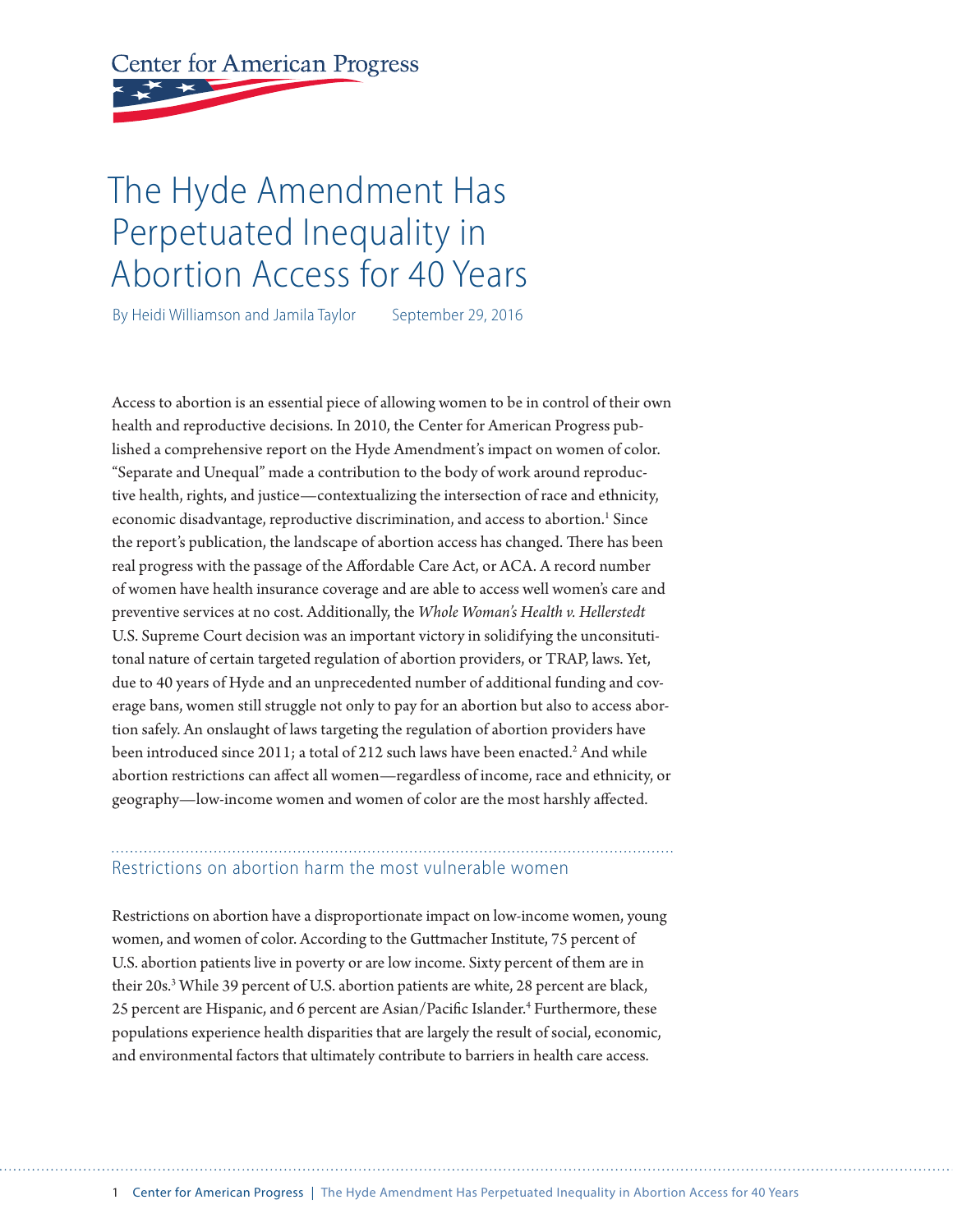Health coverage, provider availability, quality of care, and provider cultural competency interconnect with other factors—such as employment, income, education, housing, and hunger—to create a perfect storm for substandard health outcomes.<sup>5</sup> When abortion is added into the mix, the equation becomes even more complicated.

Access to abortion is tantamount to the legal right to the procedure. But the Hyde Amendment and similar restrictions perpetuate a system of inequality in which access to safe, legal abortion care is dependent on social factors such as income and race and ethnicity. Because low-income women and women of color are more likely to access their health care through government-sponsored health insurance programs such as Medicaid, they bear the brunt of the limitations imposed on certain health services.<sup>6</sup> These women are also more likely to lack access to modern contraception, experience unintended pregnancy, and experience poor maternal health outcomes.7 When it comes to the exorbitant costs that can be associated with obtaining an abortion, lowincome women and women of color are least likely to have the funds to cover out-ofpocket costs or to work in jobs that allow flexible schedules and paid leave if they need to take time off for the procedure.

## A brief history of the Hyde Amendment

In 1973, the U.S. Supreme Court declared the constitutional right to abortion in its landmark *Roe v. Wade* decision.8 This decision meant that millions of women could access safe, legal abortion in all 50 states, U.S. territories, and the District of Columbia without jeopardizing their health or fertility. For low-income women, however, this constitutional right was short-lived. Three years after the *Roe* decision, Congress passed the Hyde Amendment—named after its author and sponsor Rep. Henry Hyde (R-IL) which was appended to the annual appropriations bill that provided funding for the U.S. Department of Health and Human Services.<sup>9</sup> The amendment restricts the use of federal funds for abortion coverage through the Medicaid program, except to preserve the life of the woman or in cases of rape or incest. Rep. Hyde and other anti-abortion opponents used the provision to undermine the impact of *Roe*, as it specifically targeted low-income women who access reproductive health services through Medicaid.

In 1980, the Supreme Court upheld the Hyde Amendment in *Harris v. McRae*, ruling that "a woman's freedom of choice [does not carry] with it a constitutional entitlement to the financial resources to avail herself of the full range of protected choices."10 In his dissenting opinion, Justice William Brennan wrote, "the Hyde Amendment is nothing less than an attempt by Congress to circumvent the dictates of the Constitution and achieve indirectly what *Roe v. Wade* said it could not do directly."11 Justice Thurgood Marshall concurred and wrote that the Hyde Amendment was "designed to deprive poor and minority women of the constitutional right to choose abortion."12 Indeed, by restricting the Medicaid program from covering this vital service, abortion is unaffordable and therefore inaccessible for many of the nation's most vulnerable women.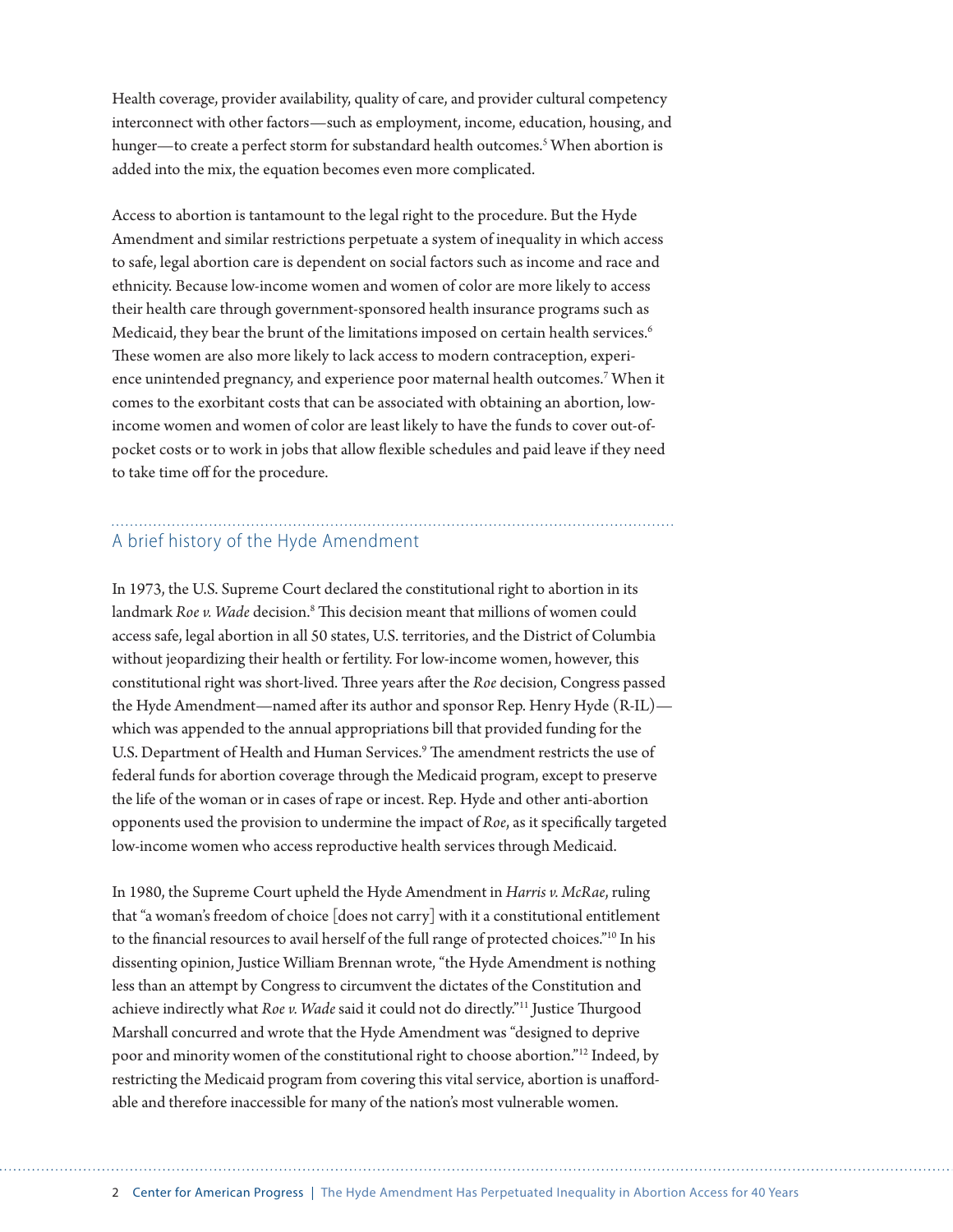Since its enactment in 1976, the Hyde Amendment has ranged from allowing no exceptions to allowing exceptions including rape, incest, and the health of the woman.<sup>13</sup> In 1993, the Clinton administration expanded the Hyde Amendment to include exceptions for rape and incest, in addition to protecting the life of the mother.<sup>14</sup> In 1997, however, Congress tightened the life exception to only when a woman's life was threatened by "physical disorder, physical injury, or physical illness, including a life-endangering physical condition caused by or arising from the pregnancy itself."15

### The Hyde Amendment and similar restrictions

For 40 years, the Hyde Amendment has been approved annually in the federal appropriations process, preventing abortion coverage for the millions of women enrolled in the Medicaid program. To make matters worse, the amendment has become the basis for additional bans on federal funding that affect millions more women who are not Medicaid enrollees.

The additional women affected by these funding bans include:

- **• Military personnel and their dependents.** Since 1979, the U.S. Department of Defense has prohibited coverage of abortion for military personnel and their dependents except to preserve the life of the mother.<sup>16</sup> In 2013, that policy changed when an amendment to the National Defense Authorization Act was enacted that allowed support for abortion coverage in cases of rape and incest for women in the military.<sup>17</sup> Eventually, the ban would expand its reach by prohibiting access to abortion care in health facilities on U.S. military bases overseas—even if women pay for the procedure with their own money. The restriction affects more than 1 million women of reproductive age who access health care through TRICARE or other military health coverage.<sup>18</sup>
- **• Federal employees.** Since 1983, the Federal Employees Health Benefits Program, or FEHBP—the largest employer-sponsored health insurance plan in the country—has prevented abortion coverage for federal employees with an exception for rape, incest, and life endangerment. The FEHBP covers more than 9 million employees and dependents. More than 1 million of the enrollees are women of reproductive age.<sup>19</sup>
- **• Women insured by the Indian Health Service.** Currently, the Indian Health Service, or IHS, provides health care for nearly 2 million Native Americans and Alaskan Natives.<sup>20</sup> Since 1996, IHS has covered abortion care in cases of rape and incest and to preserve the life of the woman. This restriction affects more than 400,000 Native women of reproductive age.<sup>21</sup>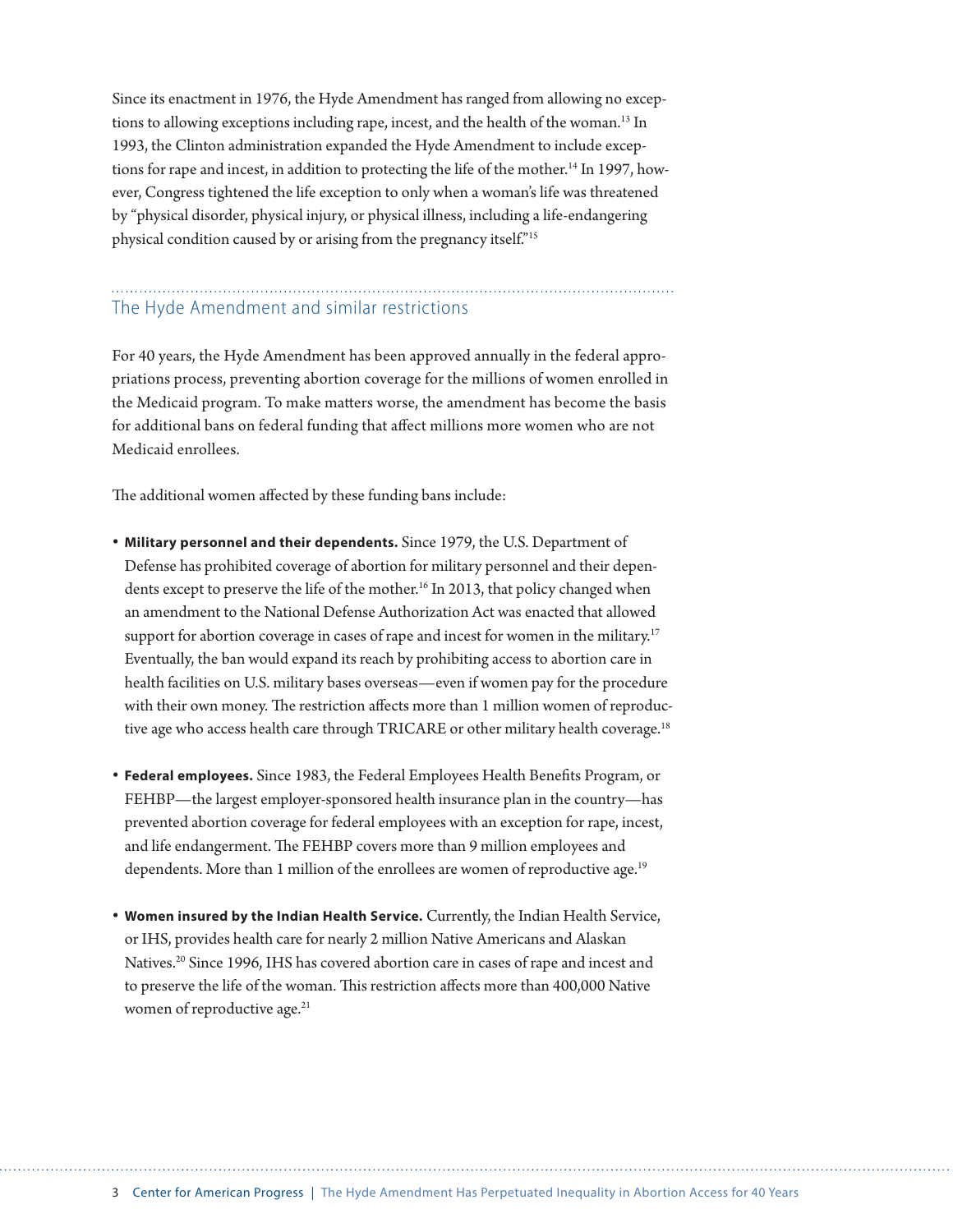- **• Washington, D.C., residents.** Women in the District of Columbia have been denied abortion coverage through the Medicaid program since 1979.<sup>22</sup> Congress must approve—and thus effectively controls—all of the District's government spending and operations, including locally raised revenue. As such, Congress has prevented the District from paying for abortion care except in accordance with the Hyde Amendment.<sup>23</sup> The funding ban that prevents the District of Columbia from using its own money to cover abortion for low-income women has been briefly lifted twice allowing women to get city-funded care.<sup>24</sup> Nearly 150,000 women of reproductive age residing in Washington, D.C., are currently subject to this rule.<sup>25</sup>
- **• Incarcerated women.** Under U.S. Department of Justice appropriations legislation, women detained in federal prisons are banned from having abortion services paid for with federal dollars except in cases of life endangerment or rape.<sup>26</sup> Incarcerated women using private funds may obtain an abortion outside of the prison system and must be provided an escort "at no cost."27 Still, the ban on public funding affects nearly 14,000 women of reproductive age.<sup>28</sup>
- **• Peace Corps volunteers.** Women in the Peace Corps are overwhelmingly of reproductive age and often work in developing countries where health care in general is difficult to access. In 1979, Congress passed a prohibition on federal funding of abortion for these women without exception.<sup>29</sup> In 2014, however, another amendment was passed through the federal appropriations process that allows abortion coverage in cases of rape or incest for more than 4,000 women serving as Peace Corps volunteers.<sup>30</sup>

Bans on federal funding and coverage of abortion also affect veterans, women in detention centers, and enrollees of the Children's Health Insurance Program and Medicare.<sup>31</sup>

#### Restricting access to abortion through U.S. foreign aid

The U.S. international policy on accessing abortion is just as harmful as its domestic one. The Helms Amendment to the U.S. Foreign Assistance Act—named after its sponsor, the late Sen. Jesse Helms (R-NC)—was enacted in 1973, three years before the Hyde Amendment.<sup>32</sup> It restricts foreign assistance from paying for "the performance of abortion as a method of family planning or to motivate or coerce any person to practice abortions."33 Like its domestic counterpart the Hyde Amendment, the Helms Amendment has spawned additional restrictions on U.S. global reproductive health programs that harm women's health. These include bans on federal funding for biomedical research and a measure that prohibits U.S. family planning providers from lobbying for or against abortion, also known as the global gag rule.<sup>34</sup>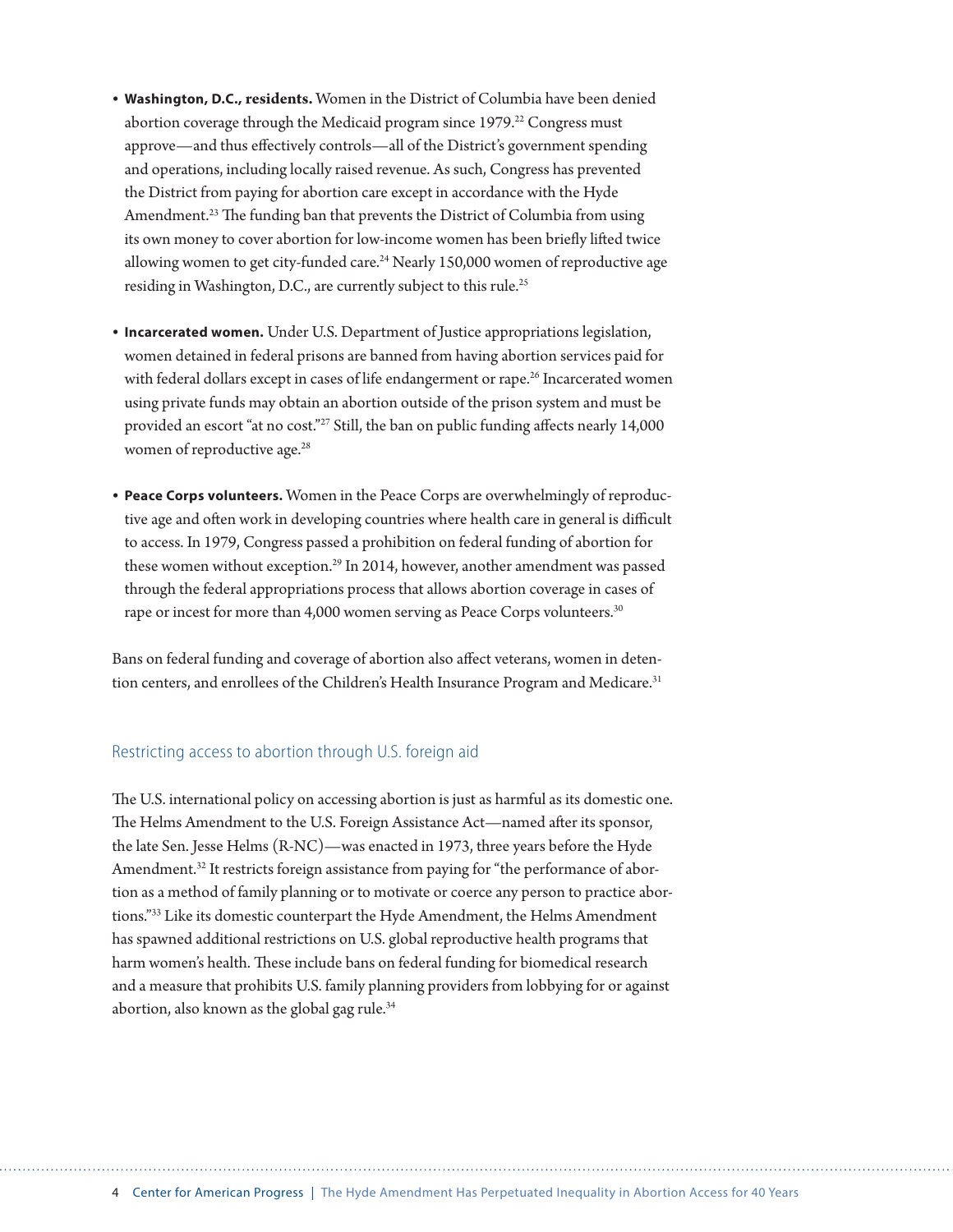## Beyond passage of the Affordable Care Act

The ACA—landmark health care reform legislation enacted in 2010—has helped expand coverage of health care and other preventive services to 47 million women in the United States.35 Under the law, insurance providers in the marketplace can offer plans that cover abortion care, but no plan is required to cover it.<sup>36</sup> During negotiations for the bill, Congress passed a provision, often referred to as the Nelson Amendment, named after its author former Sen. Ben Nelson (D-NE).37 This provision requires insurance plans in the marketplace to segregate funds that pay for abortion from funds that pay for all other care.38 This compromise not only extended the Hyde Amendment beyond the appropriations process but it also imposed its restrictions on plans in the new marketplaces created in the ACA.39 Also after the ACA was signed into law, President Barack Obama signed Executive Order 13535 to ensure the enforcement of the Hyde Amendment in the Medicaid program and newly formed health exchanges in the ACA.<sup>40</sup>

Soon after the ACA's implementation, states began to enact restrictions similar to the Hyde Amendment for insurance plans regulated under state law. This compounded confusion about which plans actually offer abortion coverage in the marketplace, despite the ACA's requirement that plans with abortion coverage must inform individuals in their Summary of Benefits and Coverage explanation upon enrollment.<sup>41</sup> These plans must also disclose any major coverage exclusions. And while many marketplaces offer riders to accompany plans that do not cover abortion, there is little or no data available on how many women purchase them. The Obama administration is working on new guidelines for insurers designed to tackle the lack of transparency in the availability of abortion coverage in marketplace plans. Yet, barriers to coverage will continue to exist in many states.<sup>42</sup>

## The Hyde Amendment at the state level

Nineteen states have not yet expanded Medicaid under the ACA and continue to restrict abortion coverage in accordance with the Hyde Amendment.<sup>43</sup> Of the 32 states that have expanded Medicaid, 15 restrict abortion coverage in accordance with the Hyde Amendment.<sup>44</sup> Twenty-three states restrict abortion coverage except in extreme circumstances in plans participating in the marketplace, while 10 states limit abortion coverage in private insurance plans.<sup>45</sup> Twenty-one states restrict abortion coverage in state-sponsored insurance plans for government employees.<sup>46</sup>

Despite widespread efforts to further restrict abortion coverage at the state level, some states are striving to ensure coverage of abortion services in the face of funding bans. Seventeen states currently use state funds to cover abortion care for low-income women.47 Implementation of restrictions similar to the Hyde Amendment at the state level has created a patchwork of restrictions that transcend Medicaid.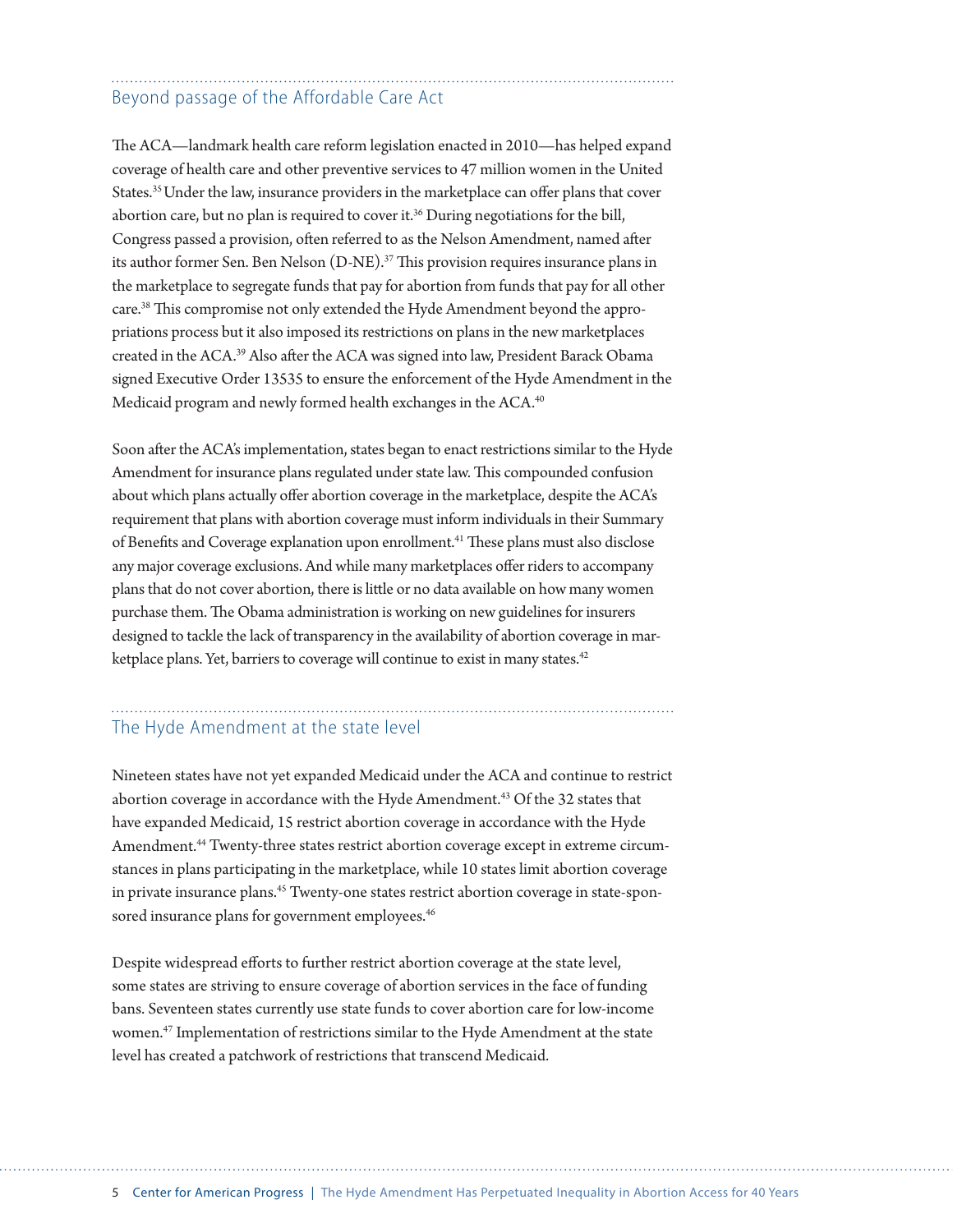#### TRAP laws

Targeted regulation of abortion providers, or TRAP, laws are restrictions imposed on abortion providers that place complicated and burdensome requirements on abortion care.48 These laws not only curtail the ability of providers to ensure safe, timely care but they also jeopardize women's health.

In June 2016, the Supreme Court ruled in a 5-3 decision that two provisions of Texas' TRAP law created an undue burden for women seeking an abortion in the state.<sup>49</sup> The success of the case, *Whole Woman's Health v. Hellerstedt,* was a monumental victory for Texas women's reproductive health and rights. The decision declared that the stipulations that abortion clinics meet the same requirements as ambulatory surgical centers medical facilities associated with hospitals that can perform outpatient surgery—and that abortion providers hold admitting privileges at local hospitals are unconstitutional.50 When the law was implemented, the state went from having 40 abortion clinics to only 19.51 Other states have also enacted severe TRAP laws: Michigan, Missouri, Pennsylvania, Tennessee, and Virginia.<sup>52</sup> Touted under the guise of making the procedure safe, these restrictions actually drive safe abortion care out of reach for women and are a violation of their reproductive rights.

#### Policy recommendations

Access to safe, legal abortion should not be a privilege that is easily obtainable by women who happen to live in a state that covers abortion care or who possess the financial means to pay for the service out of pocket. While the promise of *Roe* still stands, the Hyde Amendment and countless other abortion restrictions have put safe abortion care out of reach for women who already experience structural inequality in society. Both Congress and the Obama administration can take steps to lessen the burden of these draconian restrictions.

The following policy advancements are being championed by the reproductive health, rights, and justice community in order to ensure that safe abortion is affordable and accessible for all women:

#### **• Pass the Equal Access to Abortion Coverage in Health Insurance, or EACH Woman,**

**Act.** This comprehensive legislation is aimed at ensuring coverage of abortion through all government-sponsored health insurance plans, including Medicaid. It would also prohibit politicians from interfering with the ability of private health insurance plans to offer abortion coverage.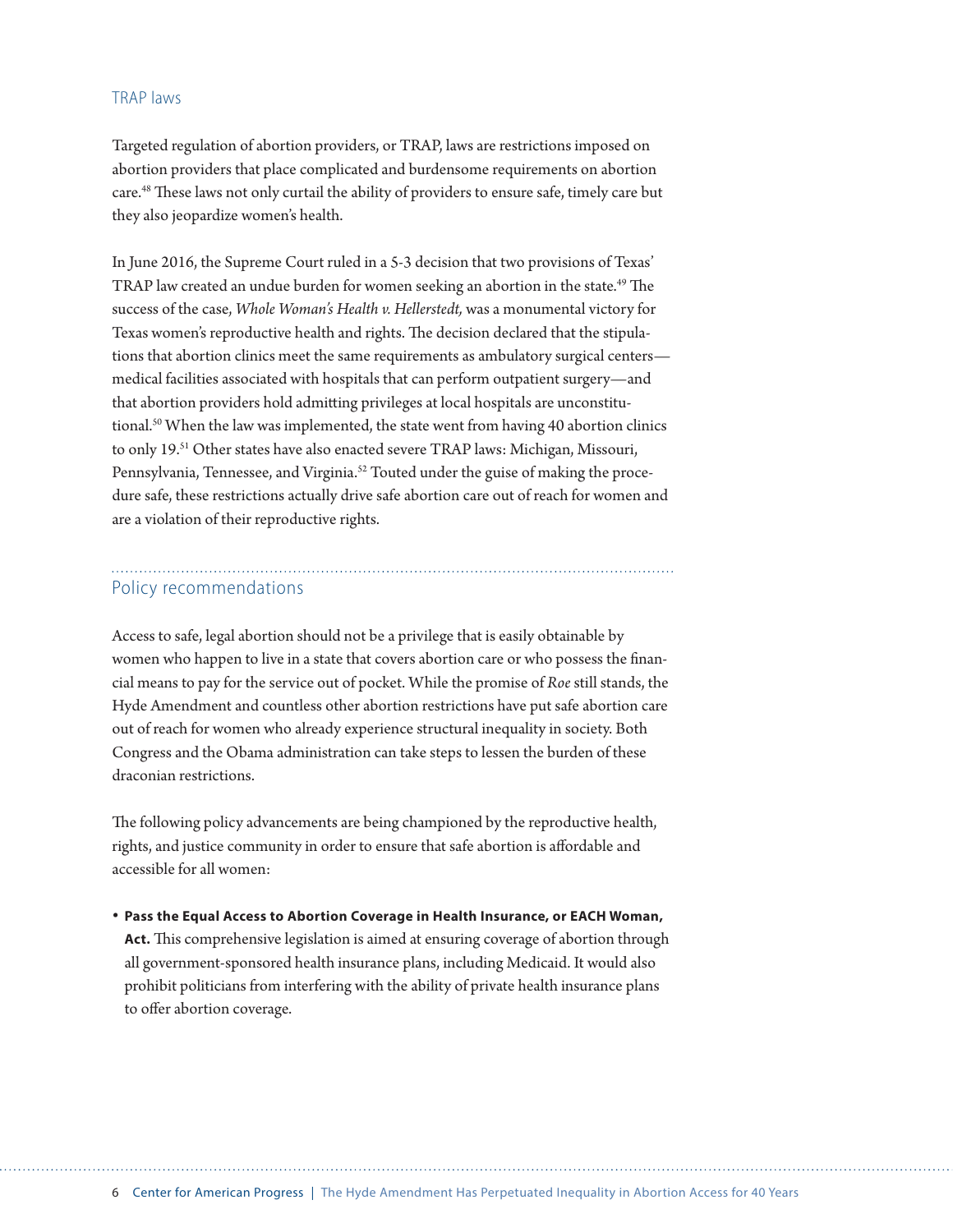- **• Pass the Women's Health Protection Act.** This legislation would prohibit federal, state, or local government from imposing limitations on abortion care—specifically, limitations that are medically unnecessary and that have a critical impact on women's safety and the availability of abortion services.
- **• Repeal restrictions on federal funding of abortion through U.S. foreign aid.** As a first step, the Helms Amendment must be interpreted to allow support for safe abortion in the limited cases of rape, incest, and life endangerment.

Recent campaigns have highlighted how the Hyde Amendment obstructs economic justice and racial justice for women. It disproportionately affects low-income women and women of color who already have limited financial resources, difficulty accessing health insurance, and who experience a host of other societal disadvantages. A number of reproductive justice campaigns have helped successfully bring this issue to the forefront of U.S. political discourse.

#### All\* Above All

All\* Above All is a network of reproductive health, rights, and justice organizations that engage in grassroots activities, social media, and advocacy campaigns to increase awareness about the impact of the Hyde Amendment.<sup>53</sup>

#### 1 in 3 Campaign

This storytelling project encourages women to share their abortion experiences to destigmatize the procedure and increase support for abortion access.<sup>54</sup>

#### We Testify

We Testify is an abortion storyteller leadership program created to expand the voices of color, rural women, and lesbian, gay, bisexual, and transgender, or LGBT, people in the media regarding their abortion experiences and the barriers they face. 55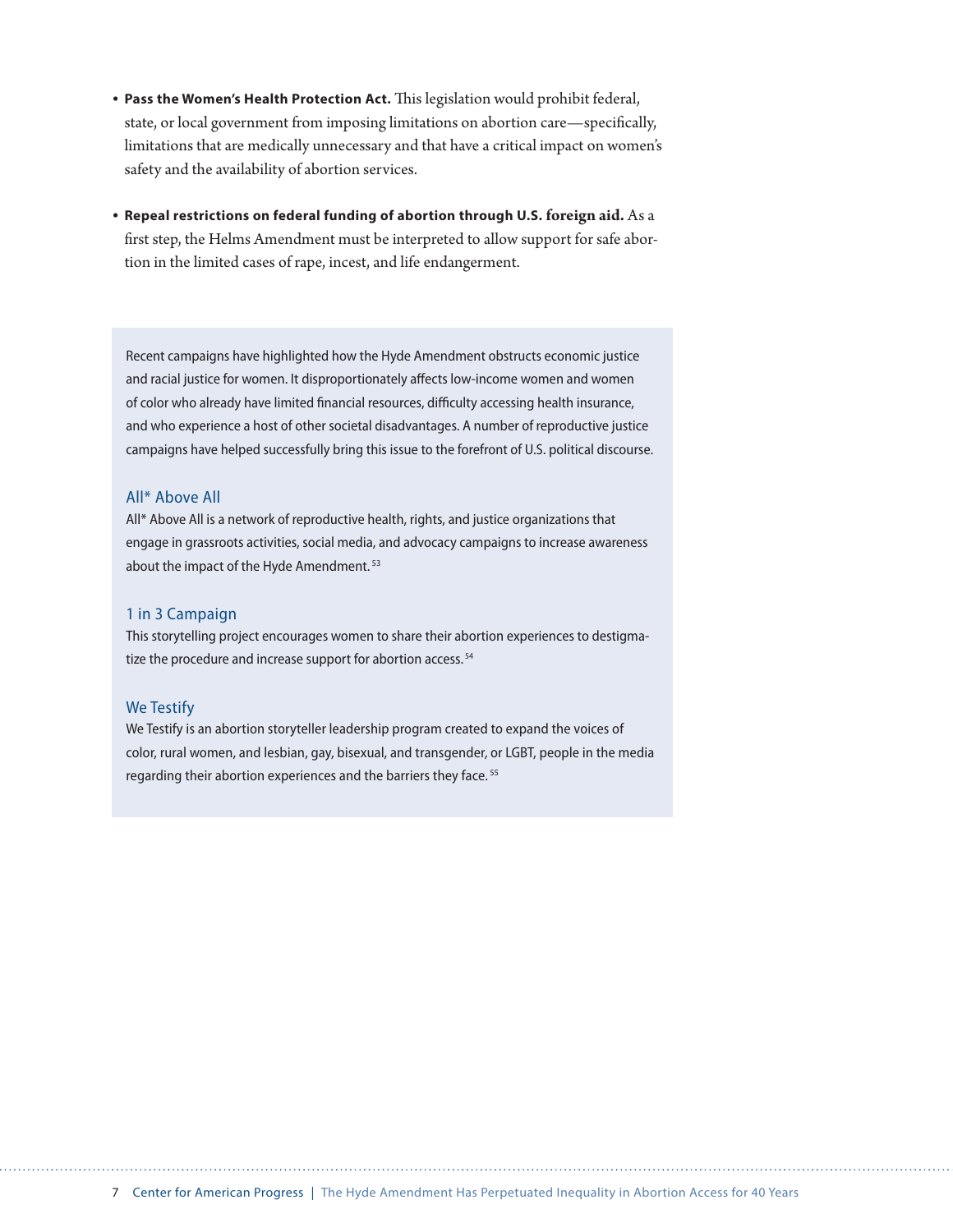#### Conclusion

Since 1976, the long-standing legacy of Sen. Hyde's amendment has been the barriers it has imposed on low-income women and women of color seeking to exercise their constitutional right to an abortion. For 40 years, the Hyde Amendment has denied millions of women the reproductive autonomy to determine when and if they have a child. And unfortunately, its effects stretch far beyond the provision of abortion care.

The momentum gained through efforts to secure federal funding and abortion coverage is also indicative of the need to protect all women, regardless of race and ethnicity or socioeconomic status, from harmful restrictions. These restrictions are rooted in stigma and only serve to shame and punish women for practicing their legal right to access abortion. In order to ensure that all women enjoy the reproductive health, rights, and justice they deserve, policymakers must do away with abortion restrictions and empower women to make their own reproductive choices.

*Heidi Williamson is the Senior Policy Analyst for the Women's Health and Rights Program at the Center for American Progress. Jamila Taylor is a Senior Fellow at the Center.*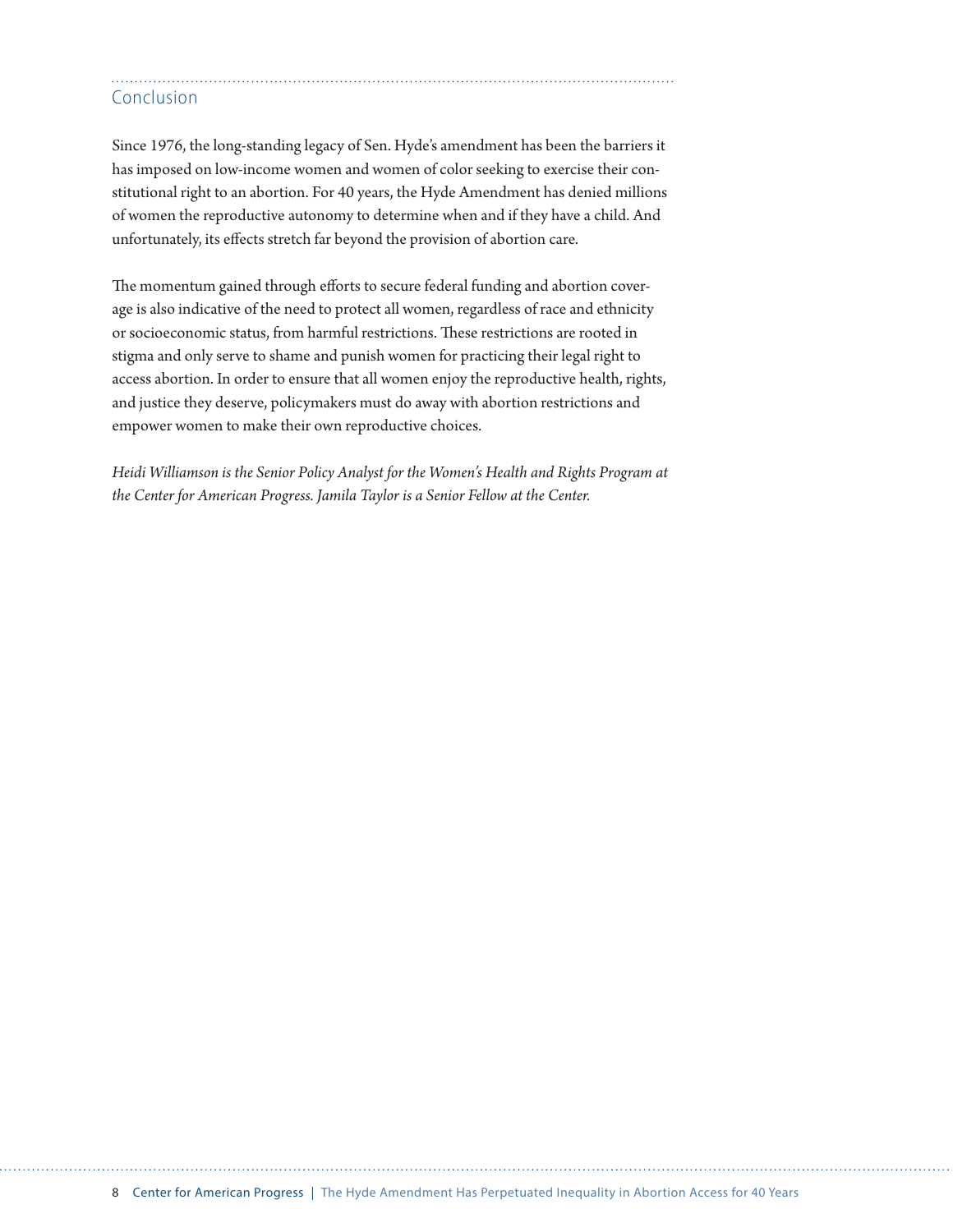#### Endnotes

- 1 Jessica Arons and Madina *Agénor*, "Separate and Unequal: The Hyde Amendment and Women of Color," (Washington: Center for American Progress, 2010), available at [https://www.americanprogress.org/issues/women/re](https://www.americanprogress.org/issues/women/report/2010/12/06/8808/separate-and-unequal/)[port/2010/12/06/8808/separate-and-unequal/](https://www.americanprogress.org/issues/women/report/2010/12/06/8808/separate-and-unequal/).
- 2 Guttmacher Institute, "Targeted Regulation of Abortion Providers," available at [https://www.guttmacher.org/state](https://www.guttmacher.org/state-policy/explore/targeted-regulation-abortion-providers)[policy/explore/targeted-regulation-abortion-providers](https://www.guttmacher.org/state-policy/explore/targeted-regulation-abortion-providers) (last accessed September 2016).
- 3 Guttmacher Institute, "Infographic: U.S. Abortion Patients," available at [https://www.guttmacher.org/infographic/2016/](https://www.guttmacher.org/infographic/2016/us-abortion-patients) [us-abortion-patients](https://www.guttmacher.org/infographic/2016/us-abortion-patients) (last accessed September 2016).
- 4 Ibid.
- 5 Harry J. Heiman and Samantha Artiga, "Beyond Health Care: The Role of Social Determinants in Promoting Health and Health Equity, (Washington: Kaiser Family Foundation, 2015) available at [http://kff.org/disparities-policy/issue-brief/](http://kff.org/disparities-policy/issue-brief/beyond-health-care-the-role-of-social-determinants-in-promoting-health-and-health-equity/) [beyond-health-care-the-role-of-social-determinants-in](http://kff.org/disparities-policy/issue-brief/beyond-health-care-the-role-of-social-determinants-in-promoting-health-and-health-equity/)[promoting-health-and-health-equity/.](http://kff.org/disparities-policy/issue-brief/beyond-health-care-the-role-of-social-determinants-in-promoting-health-and-health-equity/)
- 6 Ipas and Ibis Reproductive Health, "U.S. Funding for Abortion: How the Helms and Hyde Amendments Harm Women and Providers" (2015), available at [http://www.ibisreproduc](http://www.ibisreproductivehealth.org/sites/default/files/files/publications/Ibis%20Ipas%20Helms%20Hyde%20Report%202016.pdf)[tivehealth.org/sites/default/files/files/publications/Ibis%20](http://www.ibisreproductivehealth.org/sites/default/files/files/publications/Ibis%20Ipas%20Helms%20Hyde%20Report%202016.pdf) [Ipas%20Helms%20Hyde%20Report%202016.pdf.](http://www.ibisreproductivehealth.org/sites/default/files/files/publications/Ibis%20Ipas%20Helms%20Hyde%20Report%202016.pdf)
- 7 Center for Reproductive Rights, "Addressing Disparities in Reproductive and Sexual Health Care in the U.S.," available at <http://www.reproductiverights.org/node/861> (last accessed September 2016).
- 8 *Roe v. Wade,* [410](https://en.wikipedia.org/wiki/List_of_United_States_Supreme_Court_cases,_volume_410) [U.S.](https://en.wikipedia.org/wiki/United_States_Reports) [113](https://supreme.justia.com/cases/federal/us/410/113/) (1973)
- 9 *Departments of Labor and Health, Education, and Welfare Appropriation Act, 1997. Department of Labor Appropriation Act, 1977,* Public Law 94—439*,* 94th Cong. (September 30, 1976).
- 10 *Harris v. McRae*, 448 [U.S.](https://en.wikipedia.org/wiki/United_States_Reports) [297](https://supreme.justia.com/us/448/297/case.html) (1980)
- 11 *Harris v. McRae* (No. 79-1268), 448 [U.S.](https://en.wikipedia.org/wiki/United_States_Reports) [297](https://supreme.justia.com/us/448/297/case.html) (1980)
- 12 Ibid.
- 13 Marlene Gerber Fried, "The Hyde Amendment: 30 Years of Violating Women's Rights," (Washington: Center for American Progress, 2006) available at [https://www.american](https://www.americanprogress.org/issues/women/news/2006/10/06/2243/the-hyde-amendment-30-years-of-violating-womens-rights/)[progress.org/issues/women/news/2006/10/06/2243/the](https://www.americanprogress.org/issues/women/news/2006/10/06/2243/the-hyde-amendment-30-years-of-violating-womens-rights/)[hyde-amendment-30-years-of-violating-womens-rights/](https://www.americanprogress.org/issues/women/news/2006/10/06/2243/the-hyde-amendment-30-years-of-violating-womens-rights/).
- 14 Jon O. Shimabukuro, "Abortion: Judicial History and Legislative Response" (Washington: Congressional Research Service, 2016), available at [https://www.fas.org/sgp/crs/](https://www.fas.org/sgp/crs/misc/RL33467.pdf) [misc/RL33467.pdf](https://www.fas.org/sgp/crs/misc/RL33467.pdf).
- 15 Center for Reproductive Rights, "Rolling Back a Woman's Right to Choose: A Timeline of the Hyde Amendment and Its Impact on Abortion," available at [http://www.reproduc](http://www.reproductiverights.org/sites/crr.civicactions.net/files/documents/CRR_HydeTimeline.pdf?_ga=1.1743409.1239423874.1469647185)[tiverights.org/sites/crr.civicactions.net/files/documents/](http://www.reproductiverights.org/sites/crr.civicactions.net/files/documents/CRR_HydeTimeline.pdf?_ga=1.1743409.1239423874.1469647185) [CRR\\_HydeTimeline.pdf?\\_ga=1.1743409.1239423874.14696](http://www.reproductiverights.org/sites/crr.civicactions.net/files/documents/CRR_HydeTimeline.pdf?_ga=1.1743409.1239423874.1469647185) [47185.](http://www.reproductiverights.org/sites/crr.civicactions.net/files/documents/CRR_HydeTimeline.pdf?_ga=1.1743409.1239423874.1469647185)
- 16 Heather D. Boonstra, "The Heart of the Matter: Public Funding Of Abortion for Poor Women in the United States," Guttmacher Policy Review 10 (1) (2007): 12-16, available at [https://www.guttmacher.org/sites/default/files/article\\_files/](https://www.guttmacher.org/sites/default/files/article_files/gpr100112.pdf) [gpr100112.pdf](https://www.guttmacher.org/sites/default/files/article_files/gpr100112.pdf); *Department of Defense Appropriation Act, 1979*, Public Law 95-457, 95th Cong. (October 13, 1978).
- 17 Jeanne Shaheen United States Senator for New Hampshire, "Shaheen Amendment Signed Into Law," available at [https://www.shaheen.senate.gov/news/press/](https://www.shaheen.senate.gov/news/press/release/?id=014ebb9a-85fc-4bf8-8894-7c5df8d863c4) [release/?id=014ebb9a-85fc-4bf8-8894-7c5df8d863c4](https://www.shaheen.senate.gov/news/press/release/?id=014ebb9a-85fc-4bf8-8894-7c5df8d863c4) (last accessed September 2016).

18 Ibid.

- 19 Heidi Williamson and Sara Birchler, "Pass the EACH Woman Act: Sources" (Washington: Center for American Progress, 2015), available at [https://cdn.americanprogress.org/](https://cdn.americanprogress.org/wp-content/uploads/2015/10/07070559/EACHwomanAct-sources.pdf) [wp-content/uploads/2015/10/07070559/EACHwomanAct](https://cdn.americanprogress.org/wp-content/uploads/2015/10/07070559/EACHwomanAct-sources.pdf)[sources.pdf](https://cdn.americanprogress.org/wp-content/uploads/2015/10/07070559/EACHwomanAct-sources.pdf).
- 20 Boonstra, "The Heart of the Matter: Public Funding of Abortion for Poor Women in the United States."
- 21 Heidi Williamson and Sara Birchler, "Pass the EACH Woman Act: Sources."
- 22 Shimabukuro, "Abortion: Judicial History and Legislative Response."
- 23 Ibid.

- 24 Jessica Gresko, "D.C. Funded 300 Abortions in 2 Years: AP," NBC Washington, July 8, 2011, available at [http://www.nbc](http://www.nbcwashington.com/news/local/DC-Funded-300-Abortions-in-2-Years-AP-125205009.html)[washington.com/news/local/DC-Funded-300-Abortions-in-](http://www.nbcwashington.com/news/local/DC-Funded-300-Abortions-in-2-Years-AP-125205009.html)[2-Years-AP-125205009.html.](http://www.nbcwashington.com/news/local/DC-Funded-300-Abortions-in-2-Years-AP-125205009.html)
- 25 Heidi Williamson and Sara Birchler, "Pass the EACH Woman Act: Sources."
- 26 Boonstra, "The Heart of the Matter: Public Funding of Abortion for Poor Women in the United States."
- 27 Ibid.
- 28 Center for American Progress, "Infographic: Pass the EACH Woman Act," available at [https://www.americanprogress.](https://www.americanprogress.org/issues/women/news/2015/10/08/122895/infographic-pass-the-each-woman-act/) [org/issues/women/news/2015/10/08/122895/infographic](https://www.americanprogress.org/issues/women/news/2015/10/08/122895/infographic-pass-the-each-woman-act/)[pass-the-each-woman-act/](https://www.americanprogress.org/issues/women/news/2015/10/08/122895/infographic-pass-the-each-woman-act/) (last accessed September 2016).
- 29 Shimabukuro, "Abortion: Judicial History and Legislative Response."
- 30 Planned Parenthood Action Fund, "Planned Parenthood Action Fund On Women's Health in House Appropriations Bill," Press release, December 12, 2014, available at [https://www.](https://www.plannedparenthoodaction.org/pressroom/press-releases/planned-parenthood-action-fund-womens-health-house-appropriations-bill) [plannedparenthoodaction.org/pressroom/press-releases/](https://www.plannedparenthoodaction.org/pressroom/press-releases/planned-parenthood-action-fund-womens-health-house-appropriations-bill) [planned-parenthood-action-fund-womens-health-house](https://www.plannedparenthoodaction.org/pressroom/press-releases/planned-parenthood-action-fund-womens-health-house-appropriations-bill)[appropriations-bill.](https://www.plannedparenthoodaction.org/pressroom/press-releases/planned-parenthood-action-fund-womens-health-house-appropriations-bill)
- 31 Heidi Williamson and Sara Birchler, "Pass the EACH Woman Act: Sources."
- 32 The United States Foreign Assistance Act of 1961, as amended, Public Law 87-195.
- 33 USAID, "USAID's Family Planning Guiding Principles and U.S. Legislative and Policy Requirements," available at [https://](https://www.usaid.gov/what-we-do/global-health/family-planning/usaids-family-planning-guiding-principles-and-us) [www.usaid.gov/what-we-do/global-health/family-plan](https://www.usaid.gov/what-we-do/global-health/family-planning/usaids-family-planning-guiding-principles-and-us)[ning/usaids-family-planning-guiding-principles-and-us](https://www.usaid.gov/what-we-do/global-health/family-planning/usaids-family-planning-guiding-principles-and-us) (last accessed September 2016).
- 34 Ibid.
- 35 ObamaCare Facts, "ObamaCare and Women: ObamaCare Women's Health Services," available at [http://obam](http://obamacarefacts.com/obamacare-womens-health-services/)[acarefacts.com/obamacare-womens-health-services/](http://obamacarefacts.com/obamacare-womens-health-services/) (last accessed September 2016); HealthCare.gov, "What Marketplace health insurance plans cover," [https://www.healthcare.](https://www.healthcare.gov/coverage/what-marketplace-plans-cover/) [gov/coverage/what-marketplace-plans-cover/](https://www.healthcare.gov/coverage/what-marketplace-plans-cover/)
- 36 Alina Salganicoff and others, "Coverage for Abortion Services in Medicaid, Marketplace Plans and Private Plans," (Washington: Kaiser Family Foundation, 2016), available at [http://kff.org/womens-health-policy/issue-brief/coverage](http://kff.org/womens-health-policy/issue-brief/coverage-for-abortion-services-in-medicaid-marketplace-plans-and-private-plans/)[for-abortion-services-in-medicaid-marketplace-plans-and](http://kff.org/womens-health-policy/issue-brief/coverage-for-abortion-services-in-medicaid-marketplace-plans-and-private-plans/)[private-plans/](http://kff.org/womens-health-policy/issue-brief/coverage-for-abortion-services-in-medicaid-marketplace-plans-and-private-plans/).
- 37 National Partnership for Women and Families, "Why the Affordable Care Act Matters for Women: Understanding the Restrictions on Abortion Coverage," available at [http://](http://www.nationalpartnership.org/research-library/health-care/restrictions-on-abortion.pdf) [www.nationalpartnership.org/research-library/health-care/](http://www.nationalpartnership.org/research-library/health-care/restrictions-on-abortion.pdf) [restrictions-on-abortion.pdf](http://www.nationalpartnership.org/research-library/health-care/restrictions-on-abortion.pdf) (last accessed September 2016).